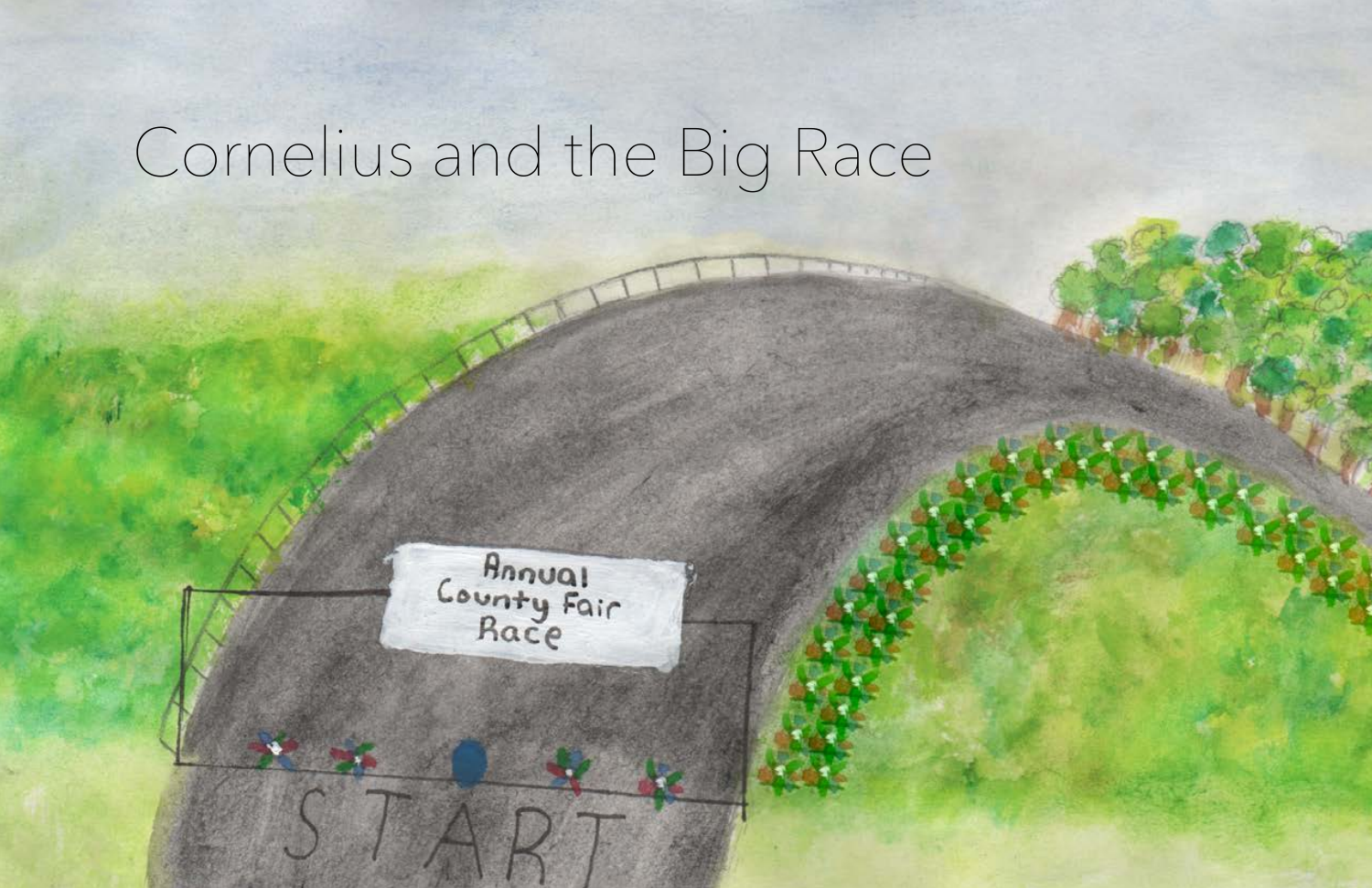There once was a young ball named Cornelius. Cornelius was not like the others because everyone in his town was a suction cup ball.





Cornelius had always dreamed of competing in the county fair race, but without suction cups he wouldn't be able to make it up the hills in the race.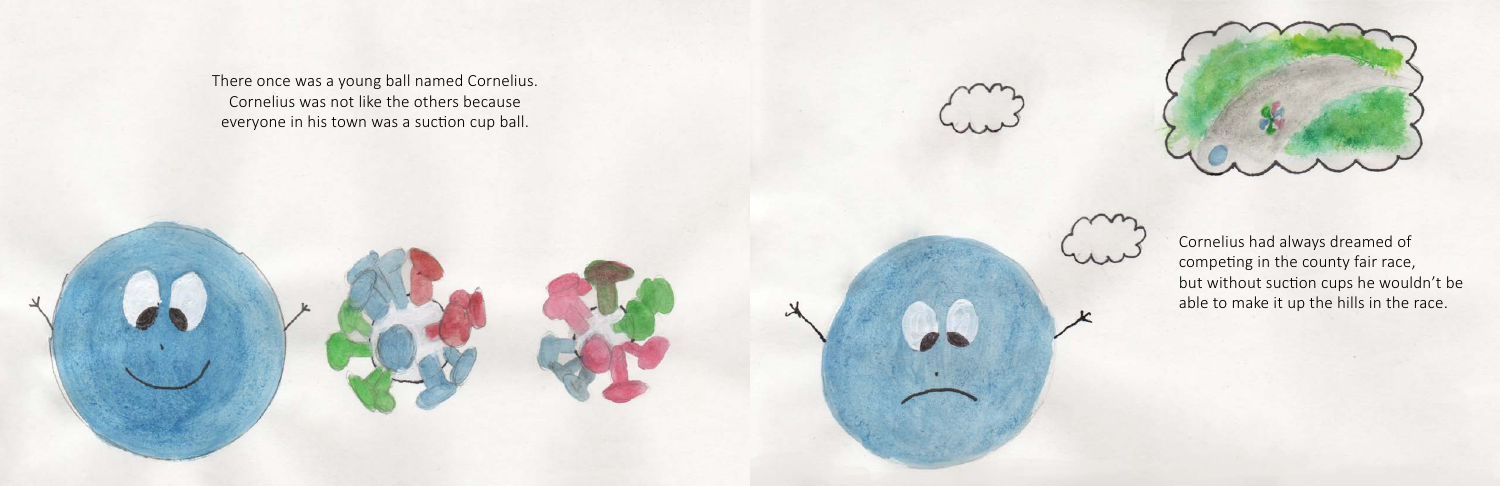Cornelius tried covering himself in glue, hoping that it would help him up the hill. The glue did not work, and just ended up with Cornelius being sad and sticky.

Next, Cornelius tried covering himself in tape, hoping that it would help stick to the hills and pull himself up. The tape did not work, and just left Cornelius tangled up at the bottom of the hill. Cornelius was losing hope, and would soon give up on his dream of competing in the county fair race.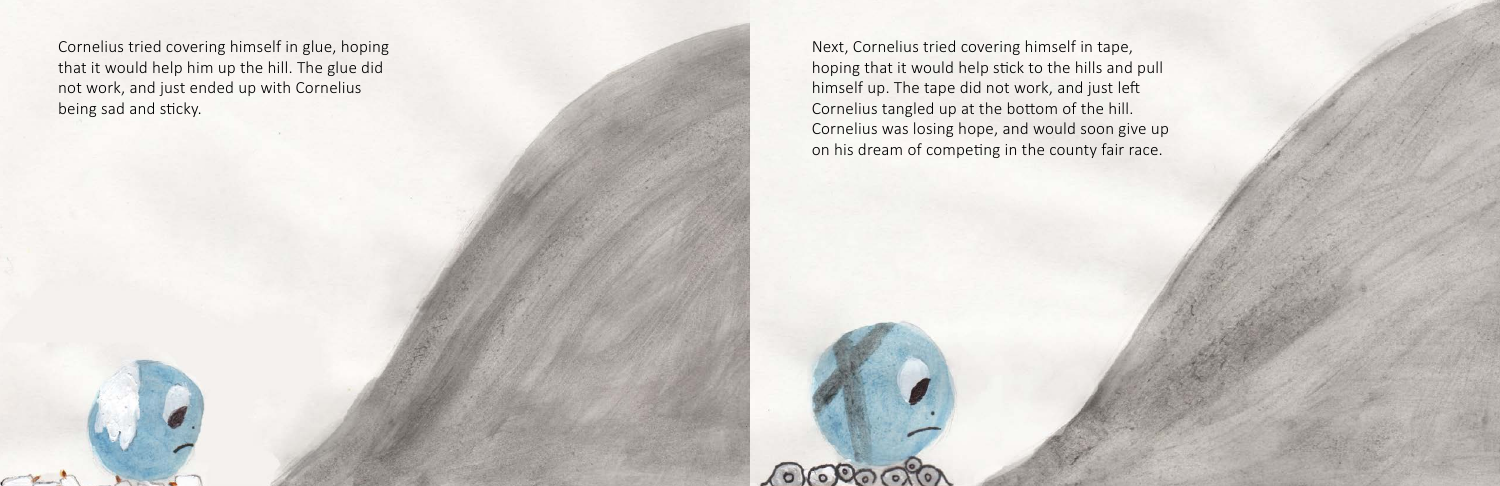Then, Cornelius had an idea...



He decided to try one last time to prepare for the race. He found an old grappling hook, hoping that it would allow him to pull himself up and over the hills.

At every hill Cornelius reached, he threw his grappling hook up and pulled with all his might to get himself up the hills.

CORNELIUS HAD WON THE RACE!